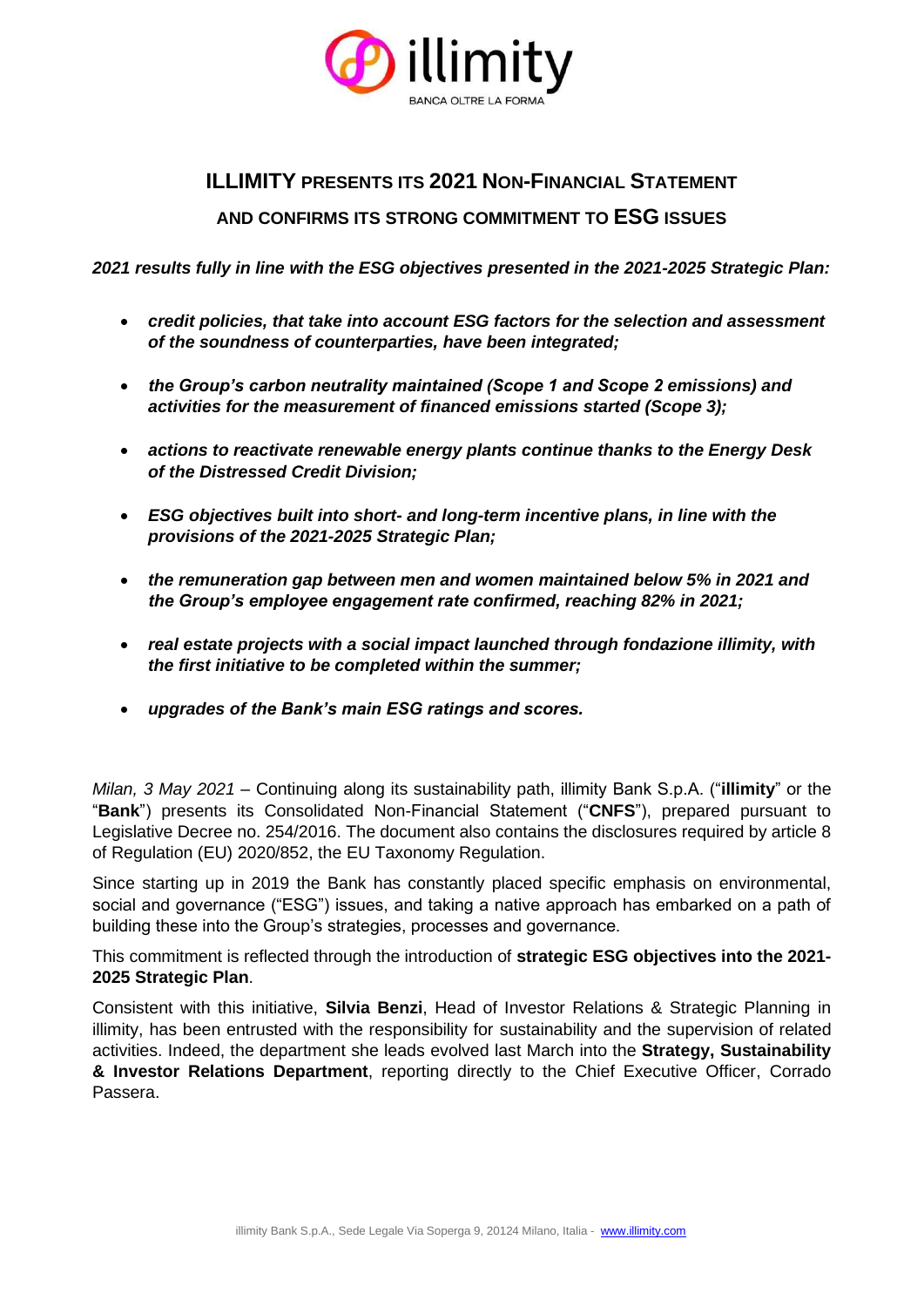

Since 2020, illimity's **Sustainability Board Committee** has also been set up, and is mainly tasked with assisting the Board of Directors, in giving advice, making assessments and taking decisions on sustainability issues. The Committee promotes a responsible, sustainable culture within the Group, establishing medium/long-term sustainability goals.

Thanks to the new organisational structure, ESG issues are accordingly increasingly built into the Group's strategic planning with a view to the continuous creation of shared value for shareholders and stakeholders.

illimity's Non-Financial Statement provides all stakeholders with a complete set of information on its sustainability performance. The report, based on the figures as at 31 December 2021, has been prepared in compliance with the **GRI Sustainability Reporting Standards** ("GRI Standards") – "Core" option, to which voluntary qualitative and quantitative indicators have been added. The preparation of this report, in the name of the digital innovation that has always set the Bank apart, involved all the main corporate divisions and departments by way of an **ESG Digital Governance**  collaborative platform.

**Rosalba Casiraghi**, Chair of **illimity's** Board of Directors**,** stated: *"The Sustainability Report is an important moment for sharing our progress on sustainability issues with all of our stakeholders. The inclusion of 'sustainable success' in the new corporate bylaws is another fundamental step. Just two words, but with an enormous meaning: this is a commitment that the Board of Directors must always build into its strategic direction function".*

**Corrado Passera**, CEO of **illimity**, commented: "*In June 2021 we presented our new 2021-2025 Strategic Plan, which confirms our commitment to ensuring solid profits for investors in illimity but at the same time sets out new and important objectives to be reached. The Plan additionally reaffirms the Bank's ESG ambitions by fostering the full integration of sustainability in our business activities".*

In line with the 2020 voluntary CNFS, the 2021 report is structured on the basis of 4 strategic pillars – **Principles of Governance, People, Prosperity and Planet and Society,** with **Innovation** being the intrinsic, transverse pillar – consistent with the *Stakeholder Capitalism Metrics.*

The following paragraphs set out the results achieved and the initiatives started in 2021.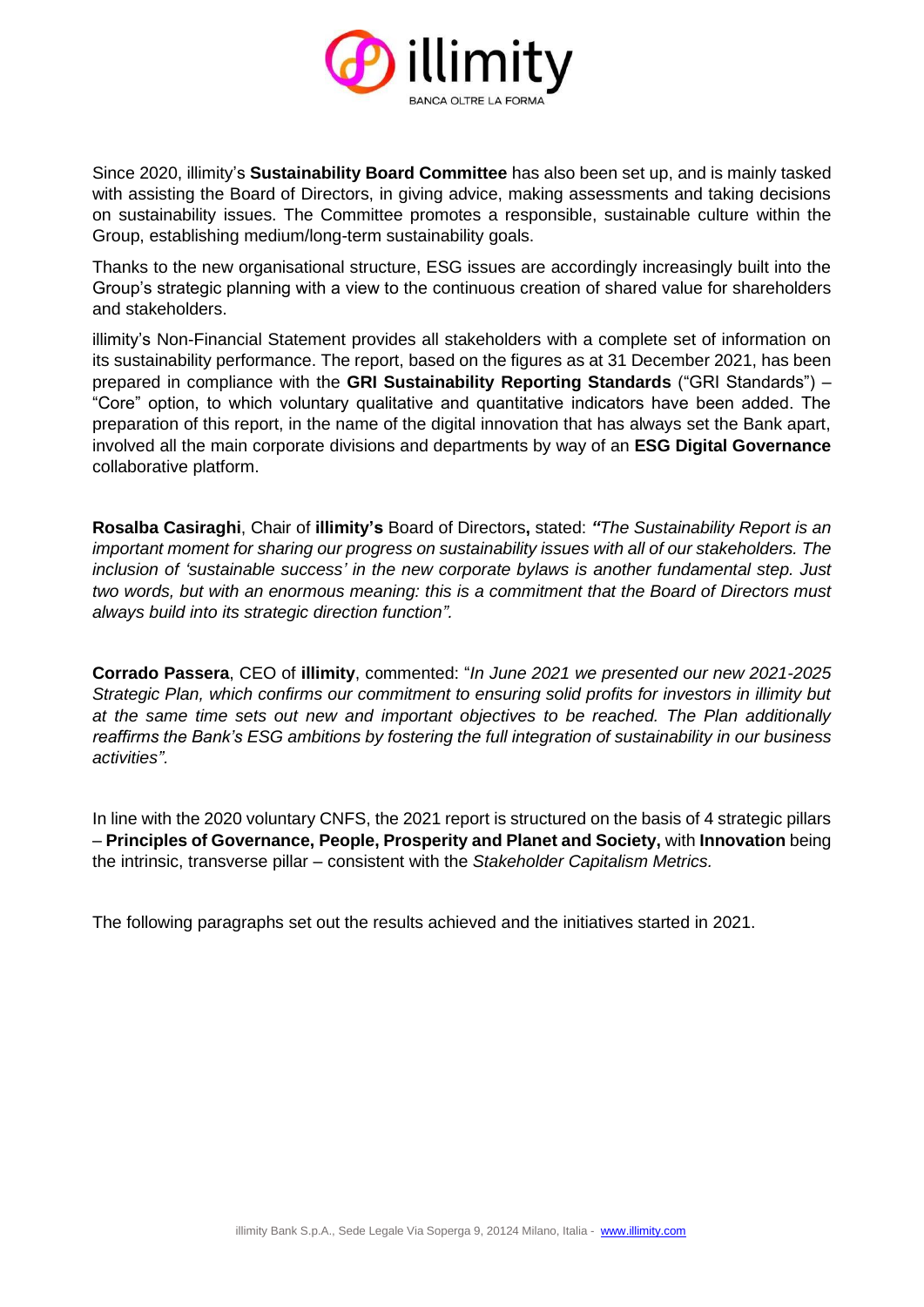

# **PRINCIPLES OF GOVERNANCE**

A **rule-based culture** and **integrity** in business conduct act as the basis for the way in which corporate governance operates and staff work. In addition, diversity and expertise are central values, and in practice these are reflected in the Group's corporate governance system.

On 21 February 2022, on a majority vote, the Extraordinary Shareholders' Meeting approved the new version of the corporate Bylaws through which the Bank adopted the "one-tier" system of management and control and in which **sustainable success** was included for the purpose of creating long-term value for the benefit of shareholders, taking into account the interests of illimity's key stakeholders.

illimity's Board of Directors, which is **well-balanced in terms of gender**, with 54% of its members being men and 46% women, is one of the few in Italy to be led by a female Chairperson, Rosalba Casiraghi, in office since 2018 and confirmed as the head of the new Board of Directors appointed on 28 April. A **Sustainability Committee**, set up in January 2020, deals with sustainability issues, providing proposals and advice to the Board of Directors. The new Strategy, Sustainability & Investor Relations Department coordinates the process for monitoring and reporting non-financial issues, in continuous collaboration with the Group's other various Divisions and Departments. Lastly, illimity has over 30 **ESG Ambassadors**, identified within the various structures, in charge of developing specific ESG initiatives and fostering a sustainability culture in their teams.

# **PEOPLE**

Enhancing the value of people and involving them in a Group consisting of over 700 illimiters having 25 nationalities and coming from more than 300 organisations are crucial factors at the heart of illimity's success. The policies and initiatives used in managing human resources are designed to foster the engagement, development and welfare of illimiters and their families by way of dedicated growth paths, continuous feedback and means of recognition, initiatives designed to respond to the needs arising from the personal sphere and an inclusive approach that values diversity.

From its very beginnings the Bank has always set its sights on **closing the gender pay-gap** which, due to grade and work experience, is at a physiological level of 4.6%. As part of its 2021-2025 Strategic Plan, illimity is also committed to **doubling the number or women in managerial positions**, with progress in 2021 in line with expectations. **ESG objectives were built into the short- and long-term incentive plans** during the year with a weighting of 25% in the annual incentive (MBO) scheme and 20% in the Long-Term Incentive Plan (LTIP) for management and key members of staff.

For the third consecutive year the Bank has been recognised as a **Great Place to Work©** , with an especially positive perception by employees of the working environment, which 82% consider excellent, and for the first time it was included in the **Best Workplaces in Europe™** rankings**.**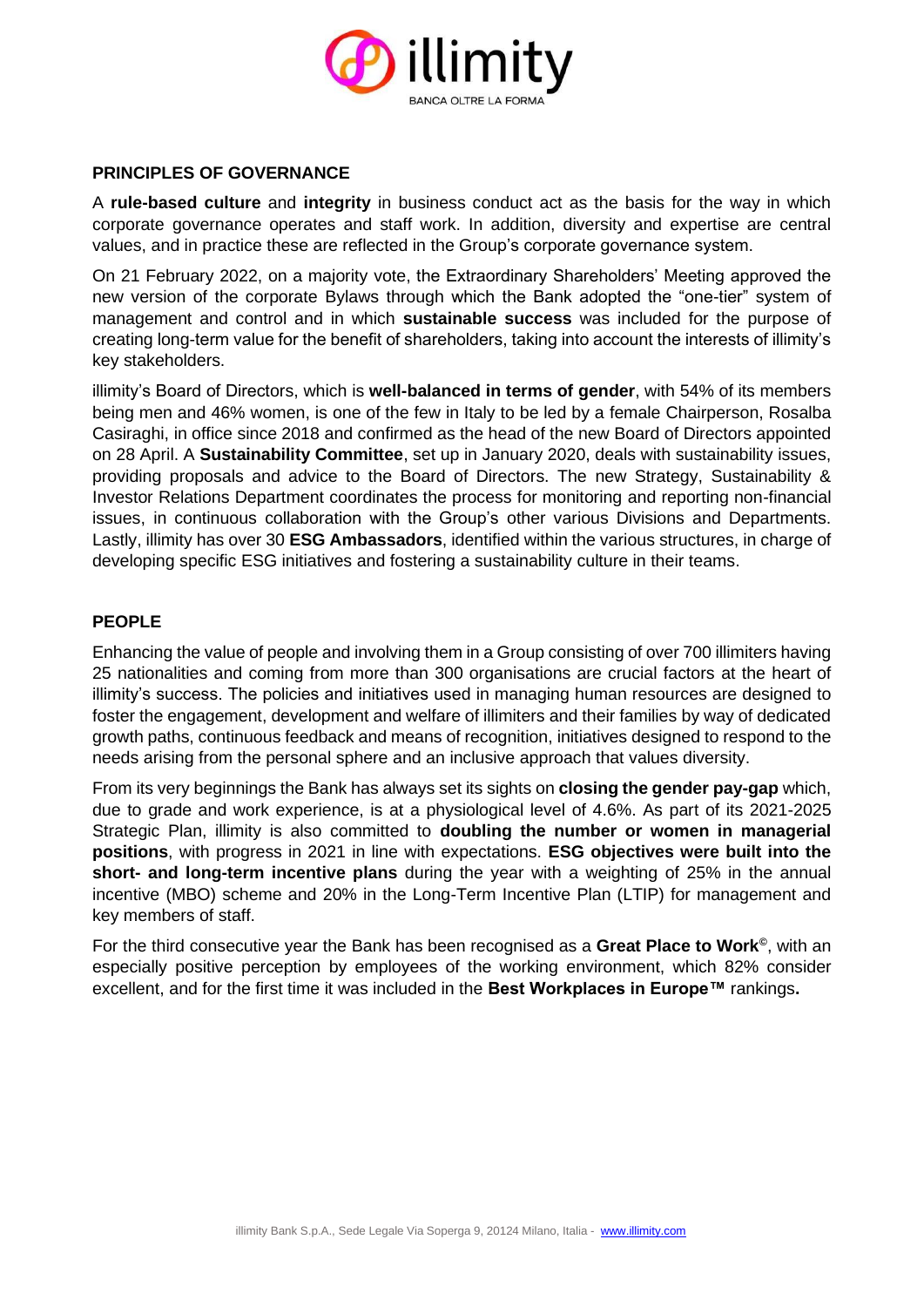

# **PROSPERITY**

The illimity Group's aim is to generate long-term value for its stakeholders. Its business divisions are committed in this sense, having as their objective the unleashing and enhancement of the potential of people, families and businesses.

The Growth Credit Division **supports small and medium enterprises (SMEs) in development, restructuring and relaunch processes**, with the resulting positive repercussions on society in terms of jobs and value generation for the entrepreneurial fabric. Total investments of EUR 249 million were specifically directed towards relaunching businesses in difficulty in 2021, while financing with environmental repercussions and benefits amounted to EUR 37 million in operations dedicated to sectors involved in the circular economy and renewable energy.

The Distressed Credit Division is one of Italy's leading operators specialising in *distressed corporate* credit. As part of its *servicing* activity, the Division provides professional support for its customers, seeking to conclude out-of-court agreements that speed up settlement periods and contribute to the recovery of the exposure. The *Collaborative Agreement Index*, the ratio between the number of positions closed through out-of-court proceedings and the total number of positions, ended 2021 at **85.5%**.

In addition, the Division's **Energy Desk** continued its work in **reactivating renewable energy plants**. The securitisation vehicle emerging from the *joint venture* with VEI Green enabled the first investment target of EUR 100 million to be achieved just one year from its formation, setting itself a new investment target of EUR 300 million for the period 2021-2025.

The Direct Banking Division provides direct banking services through illimitybank.com. Appreciation for the Bank's initiatives and services was reflected in its **Net Promoter Score** – an index that measures customer satisfaction and loyalty – for which it achieved **46 points**, an excellent result both in absolute terms and compared to the average of the Italian banking industry. In February 2022 illimity launched **b-ilty**, the **first digital business store** offering financial and credit services to small and medium-sized businesses. A fully digital platform that combines specialist expertise with cutting-edge technology to streamline credit transactions and provide an innovative subscription service to SME customers.

Given the United Nations' principles on the approach to business and human rights, and consistent with the strategic orientations of the Bank and the guidelines expressed in its credit strategies, in 2021 illimity also set out the **economic sectors excluded** from its investments in greater detail, adopting suitable credit policies and procedures that take ESG factors into account when selecting and assessing counterparties.

# **PLANET AND SOCIETY**

#### **Measuring, mitigating and offsetting emissions**

illimity's business model, with its fully digital and cloud-based infrastructure, minimises direct environmental impacts and makes the responsible use of resources more efficient. The Bank's process for **measuring environmental impacts** was set up at the start of activities and includes all Group companies.

illimity has introduced **mitigation** activities as a means of making consumption more efficient and reducing usage by way of initiatives designed to discourage the use of lifts, printers and (FSC certified) paper and encourage the exchange of digital documents. The Milan offices are equipped with a system of timers that enable lighting and air-conditioning systems to be automatically switched off. In addition, from 2021 **the electricity used** in the two main offices in Milan and